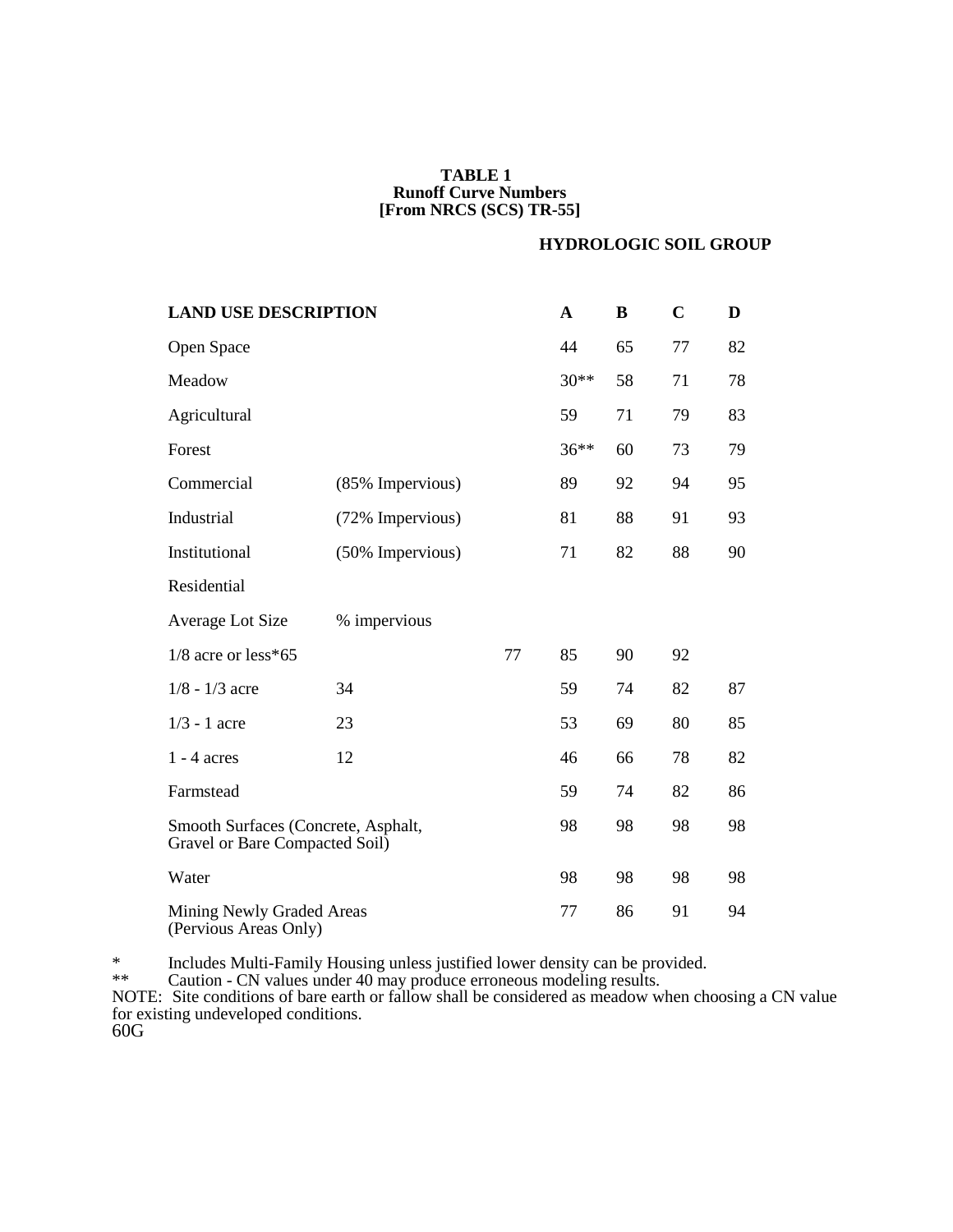### **TABLE 2 RATIONAL RUNOFF COEFFICIENTS** By Hydrologic Soils Group and Overland Slope (%)

|                   |                   |           | A        |      |          |           | $\, {\bf B}$ |      |          |           | $\mathbf C$ |      |          |          | $\mathbf D$ |
|-------------------|-------------------|-----------|----------|------|----------|-----------|--------------|------|----------|-----------|-------------|------|----------|----------|-------------|
| Land Use          | $0 - 2%$          | $2 - 6\%$ | $6%+$    |      | $0 - 2%$ | $2 - 6\%$ | $6%+$        |      | $0 - 2%$ | $2 - 6\%$ | $6%+$       |      | $0 - 2%$ | $2 - 6%$ | $6%+$       |
|                   |                   |           |          |      |          |           |              |      |          |           |             |      |          |          |             |
| Cultivated Land   | 0.08 <sup>a</sup> | 0.13      | $0.16\,$ |      | 0.11     | 0.15      | 0.21         |      | 0.14     | 0.19      | 0.26        |      | 0.18     | 0.23     | 0.31        |
|                   | $0.14^{b}$        | 0.18      | 0.22     |      | 0.16     | 0.21      | 0.28         |      | 0.20     | 0.25      | 0.34        |      | 0.24     | 0.29     | 0.41        |
| Pasture           | 0.12              | 0.20      | 0.30     |      | 0.18     | 0.28      | 0.37         |      | 0.24     | 0.34      | 0.44        |      | 0.30     | 0.40     | 0.50        |
|                   | 0.15              | 0.25      | 0.37     |      | 0.23     | 0.34      | 0.45         |      | 0.30     | 0.42      | 0.52        |      | 0.37     | 0.50     | 0.62        |
|                   | $0.10\,$          | $0.16\,$  | 0.25     |      | 0.14     | 0.22      | 0.30         |      | 0.20     | 0.28      | 0.36        |      | 0.24     | 0.30     | 0.40        |
| Meadow            | 0.14              | 0.22      | 0.30     |      | 0.20     | 0.28      | 0.37         |      | 0.26     | 0.35      | 0.44        |      | 0.30     | 0.40     | 0.50        |
|                   |                   |           |          |      |          |           |              |      |          |           |             |      |          |          |             |
| Forest            | 0.05              | 0.08      | 0.11     |      | $0.08\,$ | 0.11      | 0.14         |      | 0.10     | 0.13      | 0.16        |      | 0.12     | 0.16     | 0.20        |
|                   | $0.08\,$          | 0.11      | 0.14     |      | $0.10\,$ | 0.14      | $0.18\,$     |      | 0.12     | $0.16\,$  | $0.20\,$    |      | 0.15     | 0.20     | 0.25        |
| Residential       |                   |           |          |      |          |           |              |      |          |           |             |      |          |          |             |
| Lot Size 1/8 Acre | 0.25              | $0.28\,$  | 0.31     |      | 0.27     | $0.30\,$  | 0.25         |      | $0.30\,$ | 0.33      | $0.38\,$    |      | 0.33     | 0.36     | 0.42        |
|                   | 0.33              | 0.37      | 0.40     |      | 0.35     | 0.39      | 0.44         |      | 0.38     | 0.42      | 0.49        |      | 0.41     | 0.45     | 0.54        |
| Lot Size 1/4 Acre | 0.22              | 0.26      | 0.29     |      | 0.24     | 0.29      | 0.33         |      | 0.27     | 0.31      | 0.36        |      | 0.30     | 0.34     | 0.40        |
|                   | 0.30              | 0.34      | 0.37     |      | 0.33     | 0.37      | 0.42         |      | 0.36     | 0.40      | 0.47        |      | 0.38     | 0.42     | 0.52        |
| Lot Size 1/3 Acre | 0.19              | 0.23      | 0.26     |      | 0.22     | 0.26      | 0.30         |      | 0.25     | 0.29      | 0.34        |      | 0.28     | 0.32     | 0.39        |
|                   | 0.28              | 0.32      | 0.35     |      | 0.30     | 0.35      | 0.39         |      | 0.33     | 0.38      | 0.45        |      | 0.36     | 0.40     | 0.50        |
| Lot Size 1/2 Acre | 0.16              | 0.20      | 0.24     |      | 0.19     | 0.23      | 0.28         |      | 0.22     | 0.27      | 0.32        |      | 0.26     | 0.30     | 0.37        |
|                   | 0.25              | 0.29      | 0.32     |      | 0.28     | 0.32      | 0.36         |      | 0.31     | 0.35      | 0.42        |      | 0.34     | 0.38     | 0.48        |
|                   |                   |           |          |      |          |           |              |      |          |           |             |      |          |          |             |
| Lot Size 1 Acre   | 0.14              | 0.19      | 0.22     |      | 0.17     | 0.21      | 0.26         |      | 0.20     | 0.25      | 0.31        |      | 0.24     | 0.29     | 0.35        |
|                   | $0.22\,$          | 0.26      | 0.29     |      | 0.24     | 0.28      | 0.34         |      | 0.28     | 0.32      | 0.40        |      | 0.31     | 0.35     | 0.46        |
| Industrial        | 0.67              | 0.68      | 0.68     |      | 0.68     | 0.68      | 0.69         |      | 0.68     | 0.69      | 0.69        |      | 0.69     | 0.69     | 0.70        |
|                   | 0.85              | 0.85      | 0.86     |      | 0.85     | 0.86      | 0.86         |      | 0.86     | 0.86      | 0.87        |      | 0.86     | 0.86     | 0.88        |
|                   |                   |           |          |      |          |           |              |      |          |           |             |      |          |          |             |
| Commercial 0.71   | 0.71              | 0.72      |          | 0.71 | 0.72     | 0.72      |              | 0.72 | 0.72     | 0.72      |             | 0.72 | 0.72     | 0.72     |             |
|                   | 0.88              | 0.88      | 0.89     |      | 0.89     | 0.89      | 0.89         |      | 0.89     | 0.89      | 0.90        |      | 0.89     | 0.89     | 0.90        |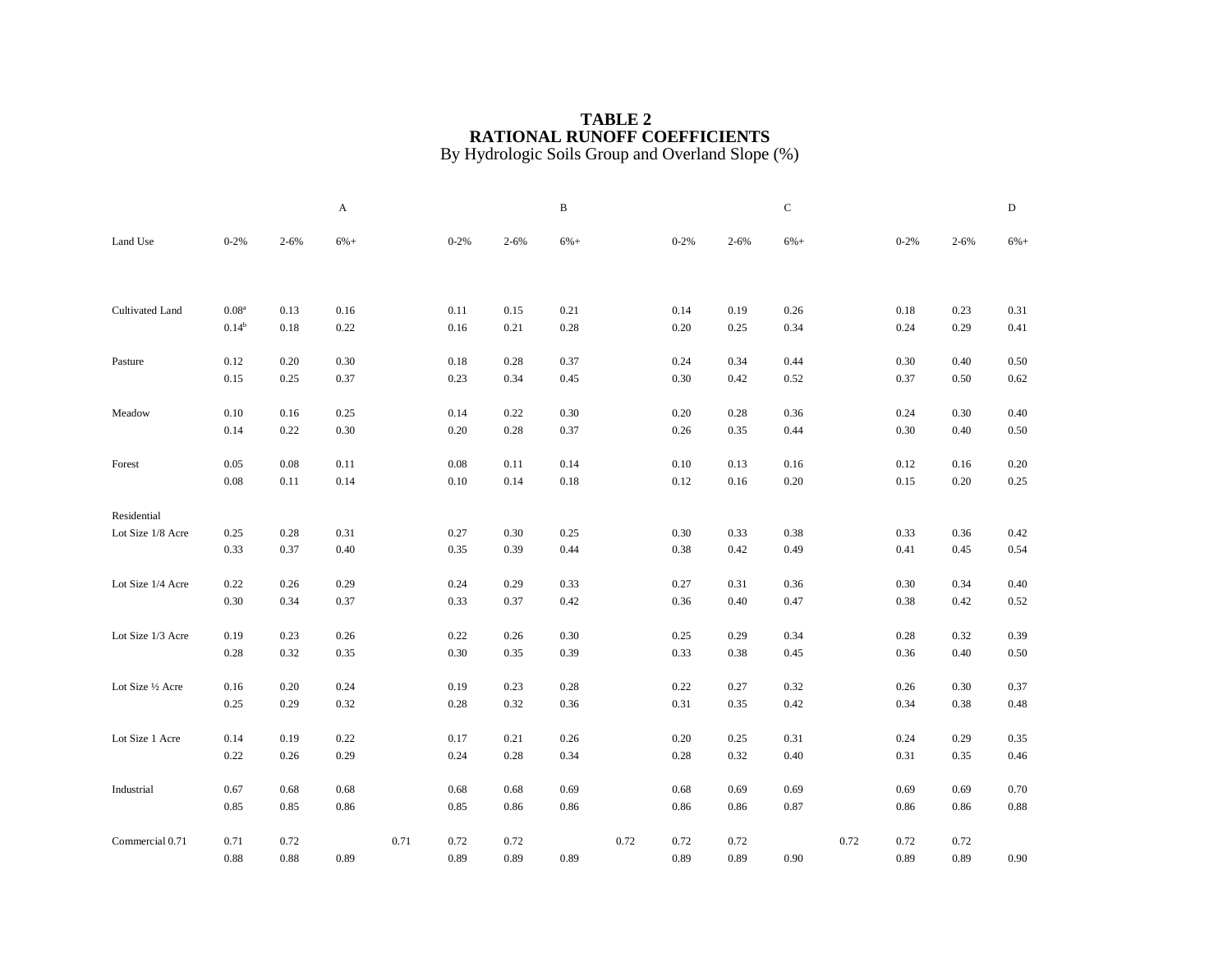| <b>Streets</b> | 0.70 | 0.71 | 0.71 | 0.71 | 0.72 | 0.74 | 0.72 | 0.73 | 0.76 | 0.73 | 0.75 | 0.78 |
|----------------|------|------|------|------|------|------|------|------|------|------|------|------|
|                | 0.76 | 0.77 | 0.79 | 0.80 | 0.82 | 0.84 | 0.84 | 0.85 | 0.89 | 0.89 | 0.91 | 0.95 |
|                |      |      |      |      |      |      |      |      |      |      |      |      |
| Open Space     | 0.05 | 0.10 | 0.14 | 0.08 | 0.13 | 0.19 | 0.12 | 0.17 | 0.24 | 0.16 | 0.21 | 0.28 |
|                | 0.11 | 0.16 | 0.20 | 0.14 | 0.19 | 0.26 | 0.18 | 0.23 | 0.32 | 0.22 | 0.27 | 0.39 |
|                |      |      |      |      |      |      |      |      |      |      |      |      |
| Parking        | 0.85 | 0.86 | 0.87 | 0.85 | 0.86 | 0.87 | 0.85 | 0.86 | 0.87 | 0.85 | 0.86 | 0.87 |
|                | 0.95 | 0.96 | 0.97 | 0.95 | 0.96 | 0.97 | 0.95 | 0.96 | 0.97 | 0.95 | 0.96 | 0.97 |

<sup>a</sup> Runoff coefficients for storm recurrence intervals less than 25 years.

<sup>b</sup> Runoff coefficients for storm recurrence intervals 25 years or more.

Source: Rawls, W.J., S.L. Wong and R.H. McCuen, 1981, "Comparison of Urban Flood Frequency Procedures", Preliminary Draft, U. S. Department of Agriculture, Soil Conservation Service, Baltimore, MD.